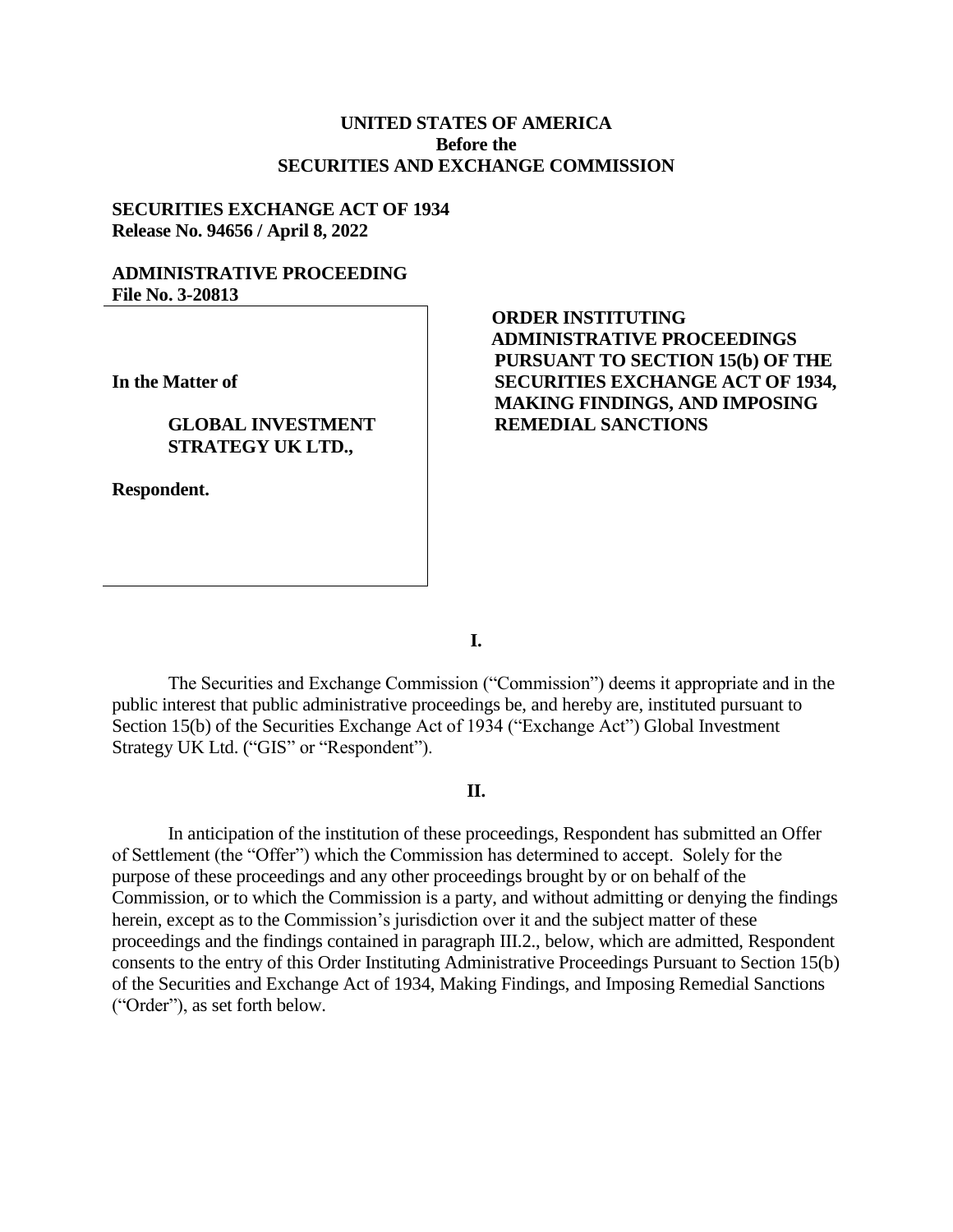On the basis of this Order and Respondent's Offer, the Commission finds that:

1. GIS is a financial services firm registered with and regulated by the Financial Conduct Authority of the United Kingdom, and is a member of the London Stock Exchange. Its principal place of business is in London, England. GIS has never been registered as, or associated with, a registered broker-dealer in the United States, and does not qualify for an exemption from the broker-dealer registration requirements.

2. On March 22, 2022, a final judgment was entered by consent against GIS, permanently enjoining it from future violations of Section 15(a) of the Exchange Act in the civil action entitled Securities and Exchange Commission v. Global Investment Strategy UK Ltd., et al., Civil Action Number 1:20-CV-10838-AKH, in the United States District Court for the Southern District of New York.

3. The Commission's complaint alleged that, from at least 2015 through 2019, GIS acted as a broker by effecting and inducing securities transactions in the United States for the accounts of others. The complaint alleged that GIS provided clearance and settlement services to customers in the United States, extended margin to these customers, held customer cash and securities, received transaction-based compensation, and solicited customers in the United States. The Complaint also alleged that from 2015 through 2019 GIS received more than \$8.5 million in commission revenue from its U.S. customers. By virtue of this conduct, the complaint alleged that GIS violated Section 15(a) of the Exchange Act, 15 U.S.C. § 780(a).

#### **IV.**

In view of the foregoing, the Commission deems it appropriate and in the public interest to impose the sanctions agreed to in Respondent GIS's Offer.

Accordingly, it is hereby ORDERED pursuant to Section 15(b)(6) of the Exchange Act, that Respondent GIS be, and hereby is barred from association with any broker, dealer, investment adviser, municipal securities dealer, municipal advisor, transfer agent, or nationally recognized statistical rating organization; and

Pursuant to Section 15(b)(6) of the Exchange Act Respondent GIS be, and hereby is barred from participating in any offering of a penny stock, including: acting as a promoter, finder, consultant, agent or other person who engages in activities with a broker, dealer or issuer for purposes of the issuance or trading in any penny stock, or inducing or attempting to induce the purchase or sale of any penny stock.

Any reapplication for association by the Respondent will be subject to the applicable laws and regulations governing the reentry process, and reentry may be conditioned upon a number of factors, including, but not limited to, compliance with the Commission's order and payment of any or all of the following: (a) any disgorgement or civil penalties ordered by a Court against the